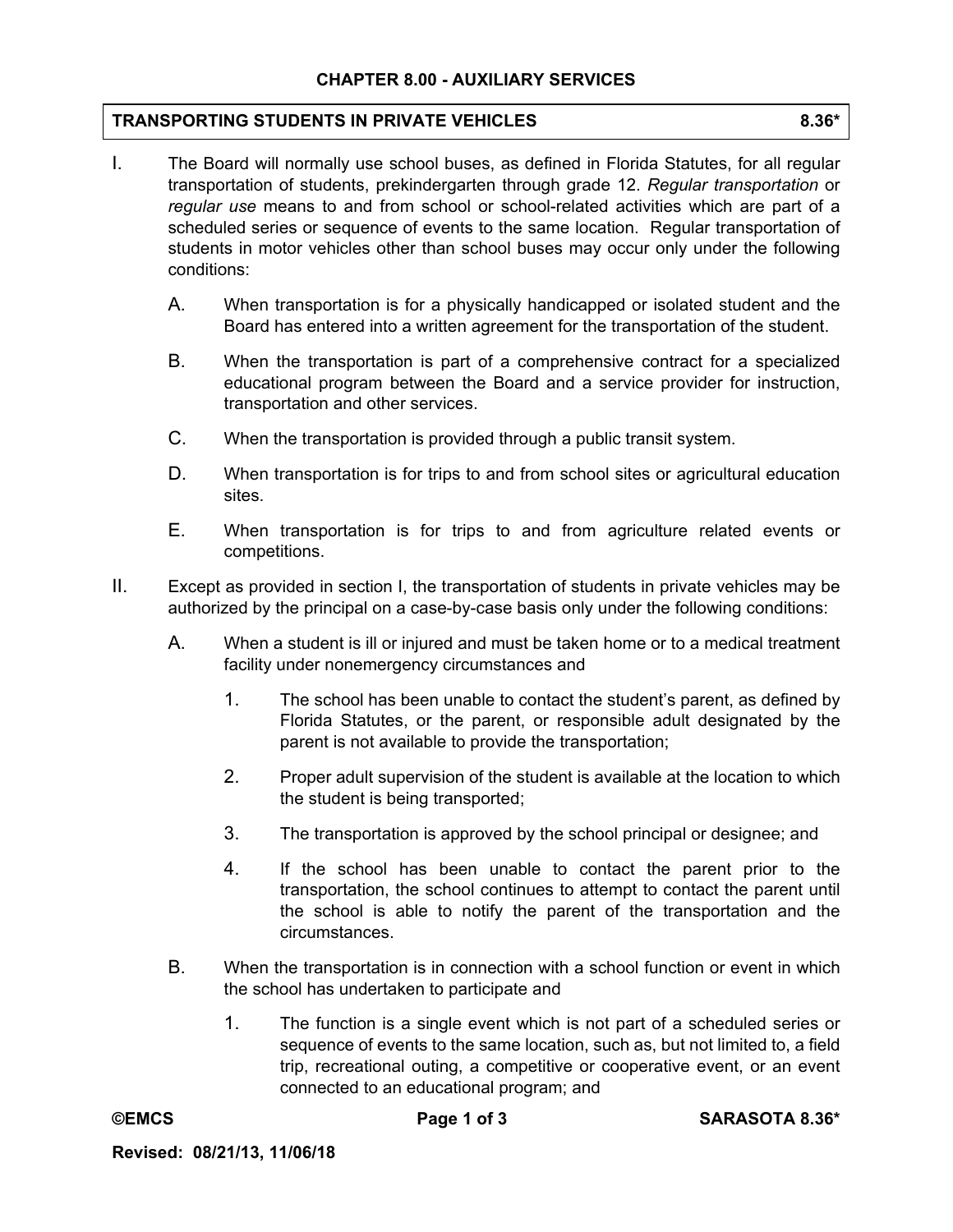## **CHAPTER 8.00 - AUXILIARY SERVICES**

- 2. Transportation is not available, as a practical matter, using a school bus or school board passenger car; and
- 3. Each student's parent is notified in writing about the transportation arrangement and gives written consent before a student is transported in a private vehicle.
- C. When board employees are required to use their own vehicle to perform duties of employment, and such duties include the occasional transportation of students.
- III. A private vehicle used to transport students shall be a passenger car or multipurpose passenger vehicle or truck, as defined by federal law, designed to transport fewer than ten (10) students.
- IV. Any private vehicles used to transport students under this policy shall be currently registered in the State of Florida, be insured for personal injury protection and property damage liability in at least the minimum amounts required by law, and be in good working order. A person wishing to transport students in a private vehicle will request approval by submitting his/her driver's license, vehicle registration and insurance identification card, to the principal in a reasonable amount of time before the planned travel. The principal will examine the driver's license, vehicle registration and insurance card, and may, in his or her discretion, give approval for the transportation of students in the private vehicles as requested
- V. A driver who is transporting students under the provisions of this policy shall adhere to Florida laws and regulations related to driving including the Florida Ban on Texting While Driving Law.
- VI. Student transportation in private vehicles may only be authorized for trips within the State of Florida. When transportation is authorized in a private vehicle, students may only be transported in designated seating positions and shall be required to use the occupant crash protection system provided by the vehicle manufacturer. A student who is transported to an activity in a private vehicle approved under this policy shall return from the activity in the same vehicle, unless the student is released to his/her parent.
- VII. Employees will be covered by the Board's liability program when they are transporting students as part of their assigned or related duties. Benefits due from private vehicle insurance will be primary, except for workers' compensation, in accordance with state law.
- VIII. Notwithstanding any other provision of this policy, in an emergency situation which constitutes an imminent threat to student health or safety, school personnel may take whatever action is necessary under the circumstances to protect students.
- IX. Notwithstanding any other provision of this policy, a student's parents are responsible for the transportation of students to and from extracurricular activities, including athletic events and practices, unless the school principal and athletic director determine the school will provide transportation. Factors such as the number of students involved and the proximity of the event will be among the factors considered when making such determination. School personnel are not permitted to assist in arranging for or providing